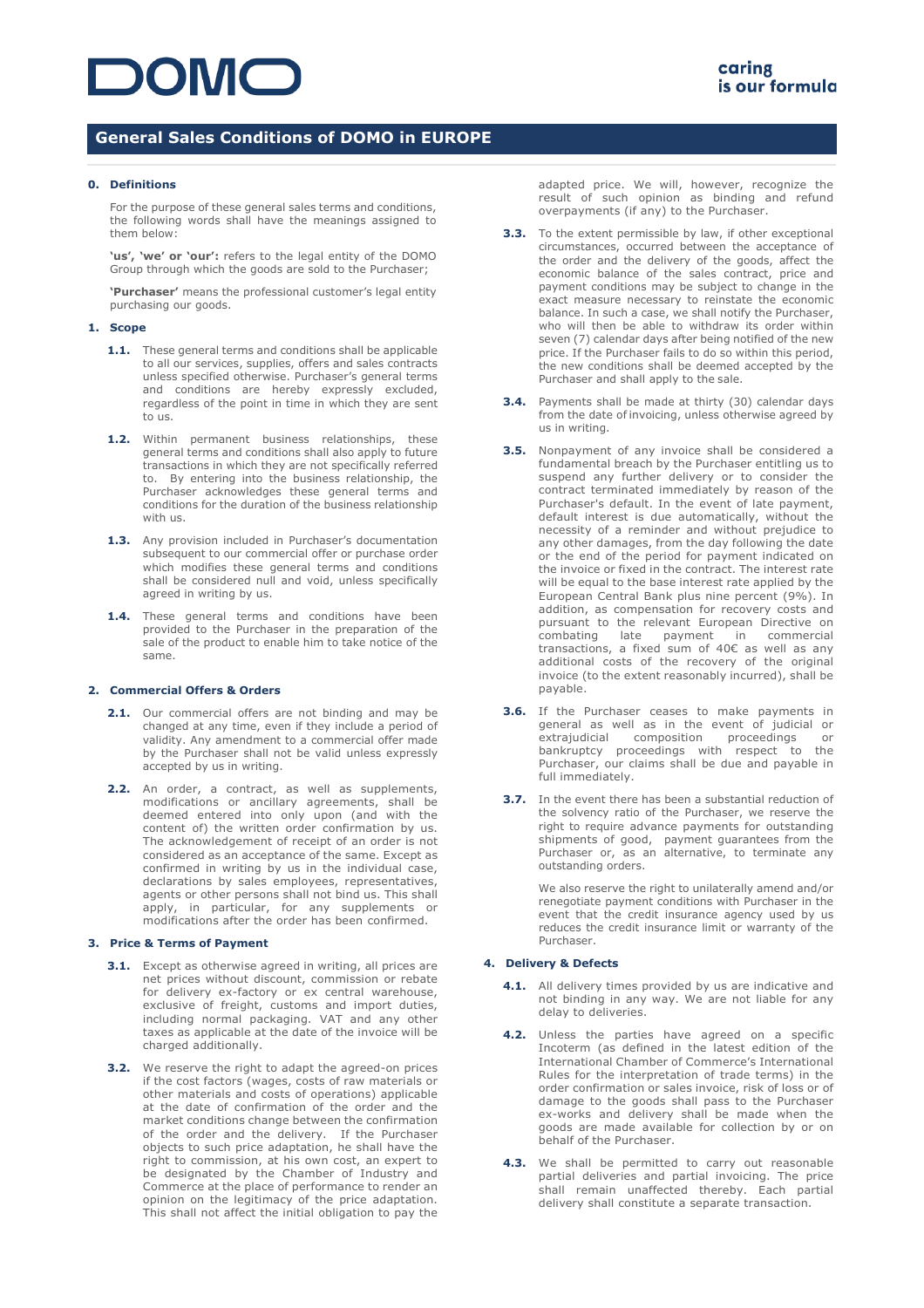# **DOMC**

## **General Sales Conditions of DOMO in EUROPE**

- **4.4.** Our quantity and quality measurements taken at the point of loading will be stated in the invoice or sales documentation and shall be binding for the parties unless proved by Purchaser to be in error. Deviations in net weight or volume against invoiced quantity up to 0.5% per bag or bulk delivery, or up to 1% per drum, shall be permitted.
- **4.5.** If the Purchaser is in delay of collection of the goods when the goods are available for collection, we shall have the right (but shall be under no obligation) to take any and all defensive and remedial measures that may seem necessary to protect the products for the account and at the expense of the Purchaser; such measures shall not give rise to any liability whatsoever on our part. If such delay continues for one (1) week, we shall also have the right to freely sell the goods; the Purchaser shall compensate us for any damage resulting therefrom.
- **4.6.** The Purchaser shall examine the goods promptly after receipt. In case of visible or apparent defects, shortage or damage in transit, the Purchaser must immediately, and not later than five (5) calendar days following delivery and in any event before processing or mixing of the goods, inform us in writing specifying the lot number, delivery date, type of defect and the quantity found to be defective, in each case. In case of latent or hidden defects, the Purchaser shall notify us immediately upon discovery of such defects. In case of nonconformity to the specifications of the goods, the Purchaser must immediately upon becoming aware of such non-conformity, and not later than forty (40) calendar days following delivery, inform us in writing specifying the lot number, delivery date, type of non-conformity, the quantity found to be non-conform, and in respect of goods which have been processed be supported by reasonable evidence that the non-conformity was not ascertainable before processing.
- **4.7.** Non-compliance with the said reporting deadlines shall be considered as unconditional acceptance of the goods, and forfeiture of the right to raise any complaints whatsoever in such regard.
- **4.8.** If a defect or non-conformity exists and has been promptly notified, we shall, in our discretion, repair the defect or non-conformity, or supply new goods. If the repair fails even though an appropriate remedy period has been set, the Purchaser shall be entitled, at its choice, to demand a reduction of the price or a rescission of the contract.

### **5. Retention of Title**

- **5.1.** Notwithstanding that risk in the goods shall pass to the Purchaser as provided by Article 4, full legal and equitable title and interest in all and any goods shall remain with us and shall not pass to the Purchaser until full payment of the price. Goods delivered to the Purchaser while the title to such goods has not yet passed to the Purchaser shall be referred to herein as the "Reserved Goods".
- **5.2.** The Purchaser shall hold the Reserved Goods as our fiduciary agent and bailee and will keep the Reserved Goods, at the Purchaser's expense, separate from its own goods and those of third parties, properly stored, protected, insured to their full replacement value and identified as our property.
- **5.3.** The Purchaser is not allowed to dispose of the Reserved Goods in order to give security to its creditors, in particular to create a charge, execute a bill of sale or to create a lien on the Reserved Goods.
- **5.4.** Should Purchaser be in breach of the contract, in particular be in default of payment, we or our agents shall have the immediate right to retake possession of and permanently retain any of the Reserved Goods and shall take all necessary steps for the purpose of repossession. All costs incurred by us or our agent in such possession shall be borne by the Purchaser.
- **5.5.** In the event that the Purchaser processes or mixes the Reserved Goods with other goods, we will then have co-ownership title and rights on the endproduct in proportion of the value of the Reserved Goods processed or mixed in relation to the endproduct.
- **5.6.** In the event the Reserved Goods were resold or lost, the amounts received by the Purchaser in consideration of such resale or loss are to be transferred to us.

### **6. Warranty**

- **6.1.** Unless otherwise expressly agreed by the Parties, we warrant that the goods supplied correspond to our issued specifications at the time of shipment. Any technical advice provided by us, before and/or during the use of the goods, whether provided verbally or in writing, is given in good faith but without any warranty from us.
- **6.2.** The processing and use of the goods are undertaken solely at Purchaser's risk, and following any such processing or use, Purchaser shall no longer be entitled to claim any non-compliance with the warranty described above. Purchaser independently must determine the suitability of the goods for any intended purpose and its manner of use.
- **6.3.** Other than the warranties provided here, we make no representation or warranty, express or implied, in connection with the delivered goods or any part thereof, to the fullest extent permitted by law. All conditions, representations and warranties, whether express, implied, statutory or otherwise, including any implied warranty of merchantability, fitness for a particular purpose, or non-infringement of third-party rights, are hereby excluded.
- **6.4.** Except as otherwise agreed in writing, warranty rights of the Purchaser vis-à-vis us shall be timebarred six (6) months after the goods has been received.

### **7. Limitation of Liability**

- **7.1.** To the extent permissible by law and regardless of the nature of the claim, our contractual and extra contractual liability shall be limited, at our sole discretion, to the replacement or reimbursement of the price of the goods that are defective, nonconforming or missing. This shall not affect Purchaser's right, under applicable law, for requiring specific performance or contract termination. Any liability for loss of production and any other liability, including but not limited to, loss of profit, indirect or consequential damages are excluded, except to the extent that they are based on a willful or grossly negligent conduct on our part.
- **7.2.** Claims do not release the Purchaser from his obligation to pay the price of the delivered goods. Failure to do so shall be considered as a default in payment.

## **8. Packaging**

**8.1.** Packaging lent by us: this shall remain our property. It is solely intended for the goods sold. The Purchaser, the user or the bailee shall be liable for all and any accident which might occur as a result of this packaging. It shall be returned to us